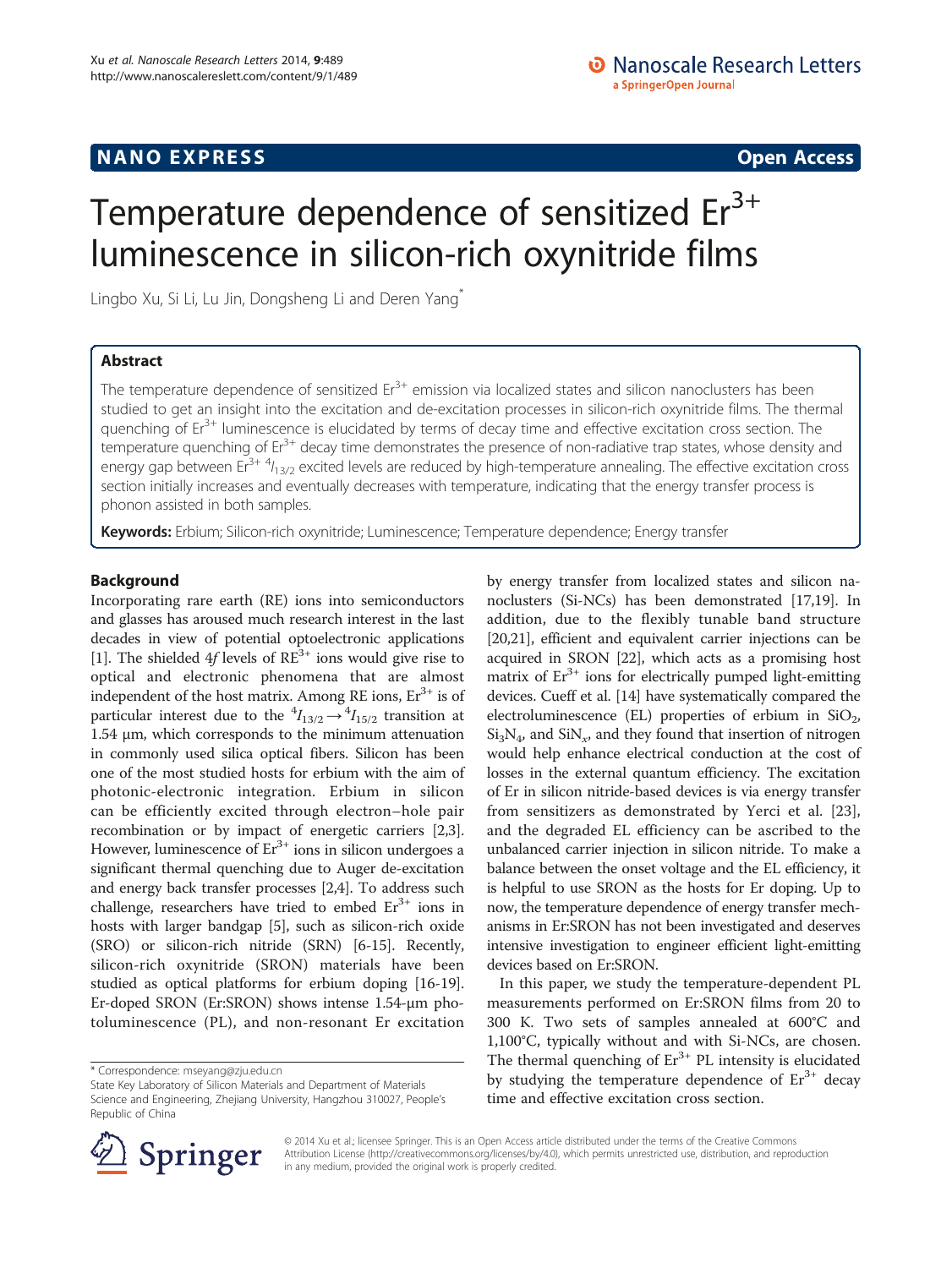# **Methods**

Er:SRON films containing 18 at.% excess Si and 0.4 at.% Er were deposited onto the Si (100) substrates by reactive co-sputtering of Er, Si, and  $Si<sub>3</sub>N<sub>4</sub>$  targets in Ar-diluted  $1\%$  O<sub>2</sub> atmosphere. After deposition, the films were annealed for 1 h under  $N_2$  flux at 600°C or 1,100°C. Transmission electron microscopy measurements showed the absence of Si aggregates in the 600°C annealed sample, while Si-NCs could be clearly observed in the 1,100°C annealed sample [[19](#page-5-0)]. An Edinburgh Instruments FLS-920 fluorescence spectrophotometer (Edinburgh Instruments, Livingston, UK) was employed, with a xenon lamp as the excitation source in the steady-state PL measurements. A microsecond lamp and a picosecond laser diode were used in the transient PL measurements. The samples were put on the cold finger of a closed-loop He cryostat and kept in a vacuum during the low-temperature measurements. The matrix-related PL spectra were corrected for the system spectra response. A more detailed description of the experimental procedures can be found in [[19\]](#page-5-0).

# Results and discussion

Figure 1 shows the PL spectra of the investigated samples measured at 20 and 300 K. Both Er- and Si-NC-related PL bands are observed simultaneously in the 1,100°C annealed sample, while the Si-NC-related PL band is absent in the 600°C annealed sample. At low temperatures, a PL band

centered at approximately 468 nm can be clearly observed in both samples. This band undergoes a significant thermal quenching upon heating, being nearly indistinguishable at 300 K. PL decay measurements show that this band has a characteristic lifetime of about 5 ns, and thus, it is attributed to defect-related luminescence [[24,25](#page-5-0)]. We note that the Er-related emission broadens at room temperature, with more contributions from the higher energy side of the spectra. Indeed, the population redistribution in the crystal-field-split manifold of  ${}^{4}I_{13/2}$ and  ${}^{4}I_{15/2}$  sublevels by thermalization gives rise to the observed broadening. Additionally, thermal quenching of Er- and matrix-related PL, commonly ascribed to a competing non-radiative channel on the sensitizers, is observed in both samples. However, the sensitization mechanisms of  $Er^{3+}$  ions must be clarified before the discussion of thermal dynamics.

Figure [2](#page-2-0) shows the normalized PL excitation (PLE) spectra of samples measured at 20 K. PL at wavelengths of 500, 750, and 1,540 nm, typically from defects, Si-NCs, and  $Er^{3+}$  ions, has been chosen to identify the relationship between their luminescence. The broad PLE bands of  $Er^{3+}$ ions, with no direct  $Er^{3+}$  absorption peaks superimposed on, clearly demonstrate the non-resonant excitation of  $Er<sup>3+</sup>$  in all the samples. At a glance, we note that the excitation spectra of defect-related PL show an absolutely different wavelength dependence from those of Er-related

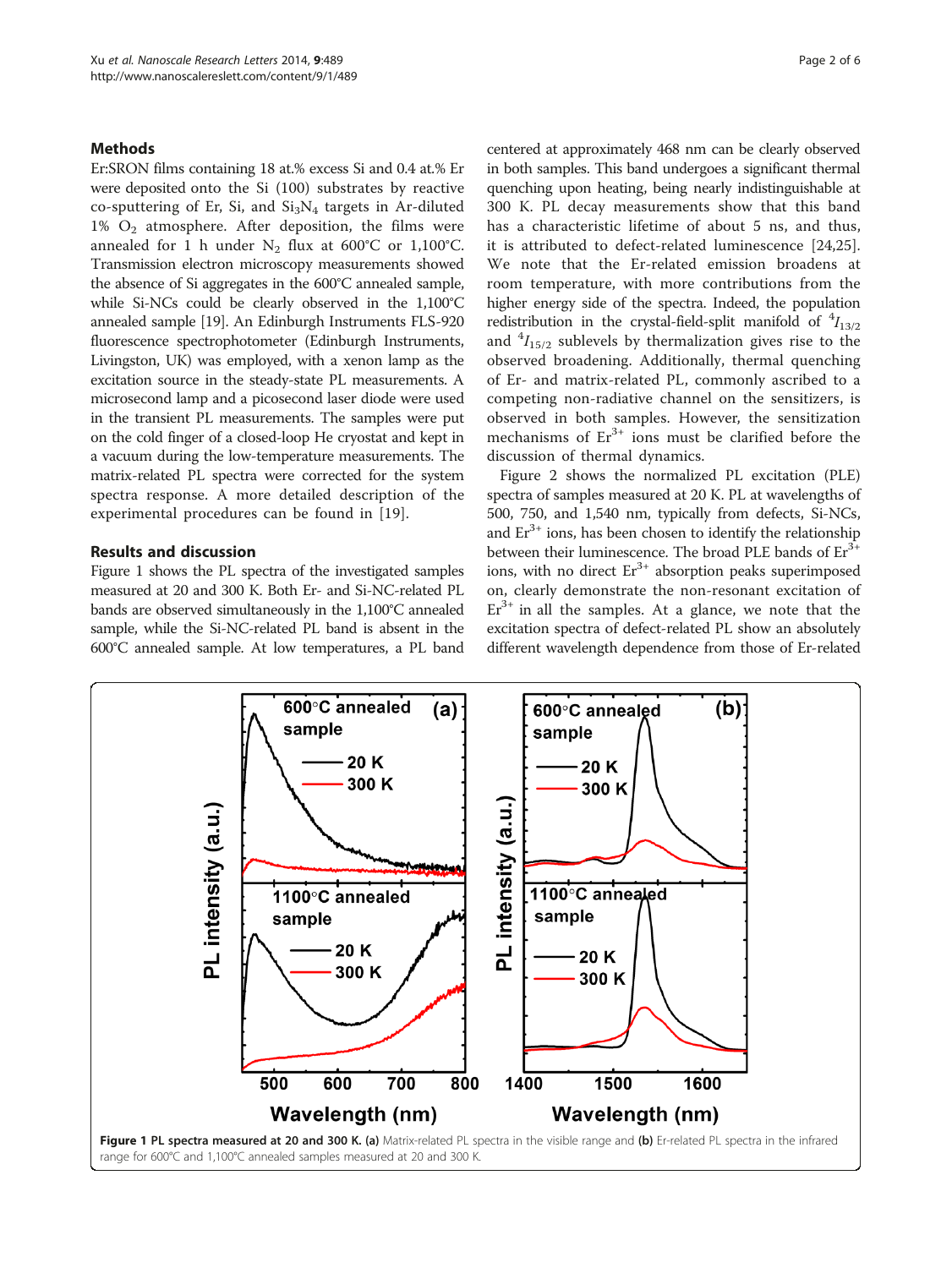<span id="page-2-0"></span>

PL. Contrarily, the PLE spectra of Si-NCs show a similar shape to those of  $Er^{3+}$  ions. The abovementioned PLE characterization result indicates that the defect-related levels emitting at  $\lambda$  = 500 nm are not involved in energy transfer processes, while Si-NCs act as sensitizers for  $Er^{3+}$ ions in the 1,100°C annealed sample. Moreover, this result suggests that the sensitizers for  $Er^{3+}$  ions in the 600°C annealed sample are totally dark. We believe that the  $Er<sup>3+</sup>$  ions in the 600°C annealed sample are mainly sensitized by the localized states in SRON [[19\]](#page-5-0). The 325-nm excitation peak for PL in the 1,100°C annealed sample is indeed a compromise between the excitation and de-excitation processes of carriers in Si-NCs. The absorption cross section of Si-NCs increases with the energy of incident photons while the radiative recombination probability decreases at the same time, since energetic carriers in Si-NCs suffer from thermalization into efficient non-radiative trap states [\[13](#page-5-0)].

Figure [3](#page-3-0) shows the temperature dependence of integrated Er-related PL intensity  $(I_{PL})$  for samples annealed at 600°C and 1,100°C in an Arrhenius plot. The PL intensity of the samples is normalized to their values at 20 K.  $I_{PL}$  drops from 20 K to room temperature by a factor of 3 and 2 for the 600°C and 1,100°C annealed samples, respectively. The thermal quenching of  $Er^{3+}$  luminescence in SRON is rather small and is comparable to that in SRO [\[8](#page-5-0)] as well as in SRN [[13](#page-5-0)]. We try to fit the curves with an Arrhenius equation, yet we find that the fittings do not converge. This indicates that the thermal quenching of sensitized  $Er<sup>3+</sup> PL$  in SRON is different from that in SRO and cannot be solely explained by thermal emission of the carriers out of a confining potential [[11\]](#page-5-0). In the linear excitation regime, we have [[26\]](#page-5-0): a confining po<br>ime, we have [<br> $I_{PL}\widetilde{\phantom{\phi}}\phi\sigma_{\text{Er}}N_{\text{Er,sen}}$ 

$$
I_{\rm PL}^{\sim} \phi \sigma_{\rm Er} N_{\rm Er, sen} \frac{\tau_{\rm dec}}{\tau_{\rm rad}} \tag{1}
$$

where  $\phi$  is the photon flux,  $\sigma_{Er}$  is the effective excitation cross section of  $Er^{3+}$  ions,  $N_{Er, sen}$  is the density of sensitized  $Er^{3+}$  ions,  $\tau_{dec}$  is the decay time, and  $\tau_{rad}$  is the radiative lifetime. Assuming that  $N_{\text{Er, sen}}$  and  $\tau_{\text{rad}}$  are temperature independent, the reason for the thermal quenching of  $I_{\text{PL}}$ will be elucidated in terms of  $\tau_{\rm dec}$  and  $\sigma_{\rm Er}$ .

Figure [4](#page-3-0) shows the temperature dependence of  $1/\tau_{\text{dec}}$ for our samples. The samples annealed at 600°C and 1,100°C have  $\tau_{\text{dec}}$  of 0.25 and 0.82 ms at 20 K, respectively. These quantities decrease to 0.11 and 0.47 ms at room temperature, indicating the existence of non-radiative trap states which interact with excited  $Er<sup>3+</sup>$  ions. The decay time data can be modeled as follows [\[13\]](#page-5-0):

$$
1/\tau_{\rm dec} = W_0 + W_{\rm B} \exp(-E_{\rm A}/kT) \tag{2}
$$

where  $W_0$  is the decay rate at  $T=0$ ,  $E_A$  is the activation energy of non-radiative trap states, and  $W_B$  is the rate constant of the trap. By fitting the decay data with this model, we obtain that  $W_0$  is 4.2 and 1.2 ms<sup>-1</sup>,  $E_A$  is 12 and 7.8 meV, and  $W_B$  is 7.1 and 1.2 ms<sup>-1</sup> in the 600°C and 1,100°C annealed samples, respectively. The value of  $W_0$ for the 600°C annealed sample is larger than that for the 1,100°C annealed sample. This is due to the change in the  $Er<sup>3+</sup>$  environment and in the interaction of  $Er<sup>3+</sup>$  with the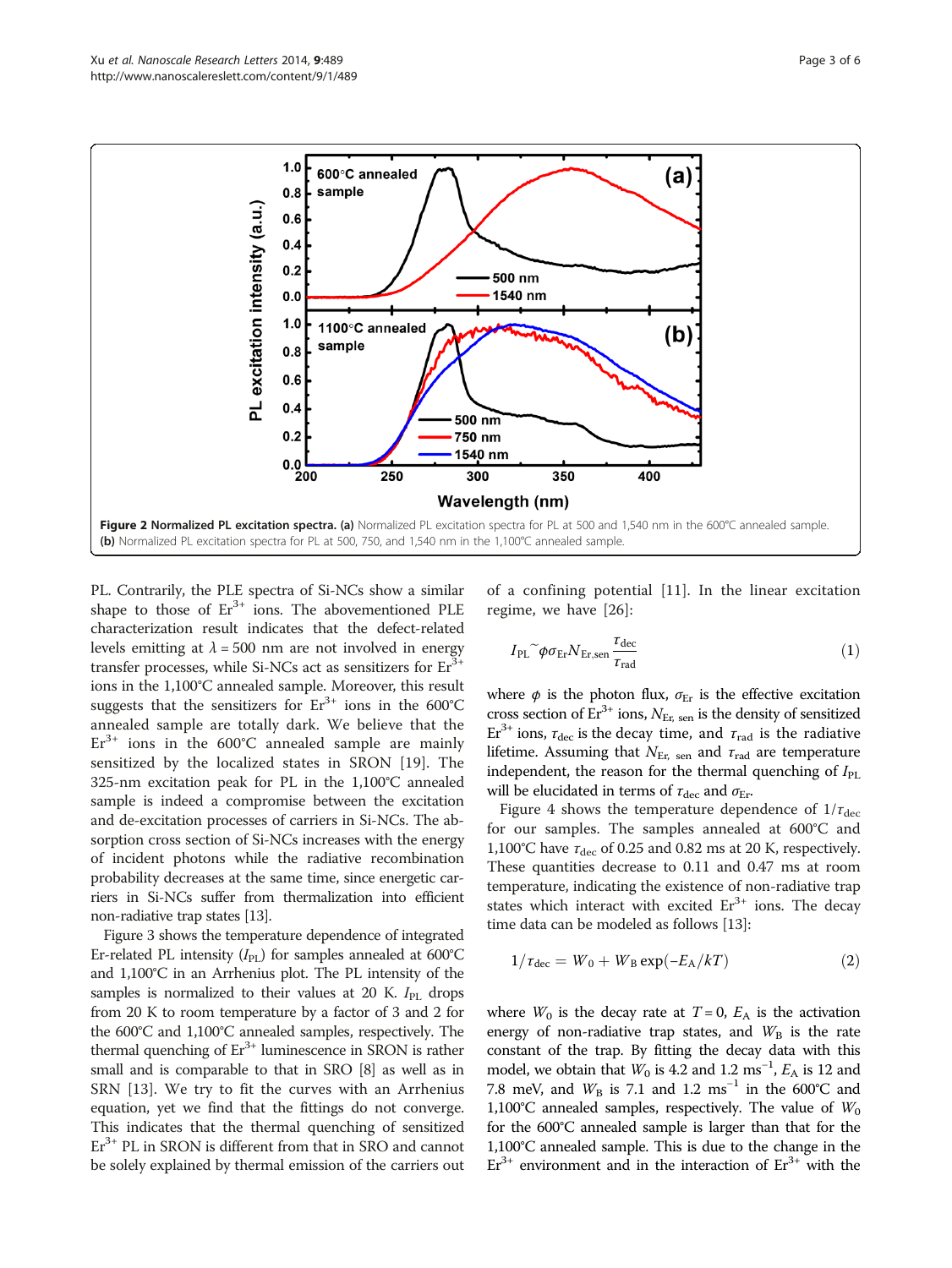<span id="page-3-0"></span>

local field of the embedding medium [\[27\]](#page-5-0), as it is expected that the 600°C annealed sample is homogeneously amorphous while the 1,100°C annealed sample is phase separated. The decrease of  $E_A$  with increasing annealing temperature indicates the narrowing of energy gap between the  $Er<sup>3+</sup>$  $^{4}I_{13/2}$  excited level and the trap states, and the decrease of  $W_B$  is ascribed to the gradual passivation of non-radiative trap states during thermal treatments.

After a simple transformation of formula (1), we have formula (3) as follows: fter a sim<br>
mula (3) as<br>  $\sigma_{\text{Er}} \sim \frac{r_{\text{rad}}}{4N}$ 

$$
\sigma_{\rm Er} \sim \frac{\tau_{\rm rad}}{\phi N_{\rm Er,sen}} \cdot \frac{I_{\rm PL}}{\tau_{\rm dec}} \tag{3}
$$

Thus, the ratio  $I_{PL}/\tau_{dec}$  gives information on  $\sigma_{Er}$  in relative units, as shown in Figure [5](#page-4-0). The  $\sigma_{Er}$  for the 600°C

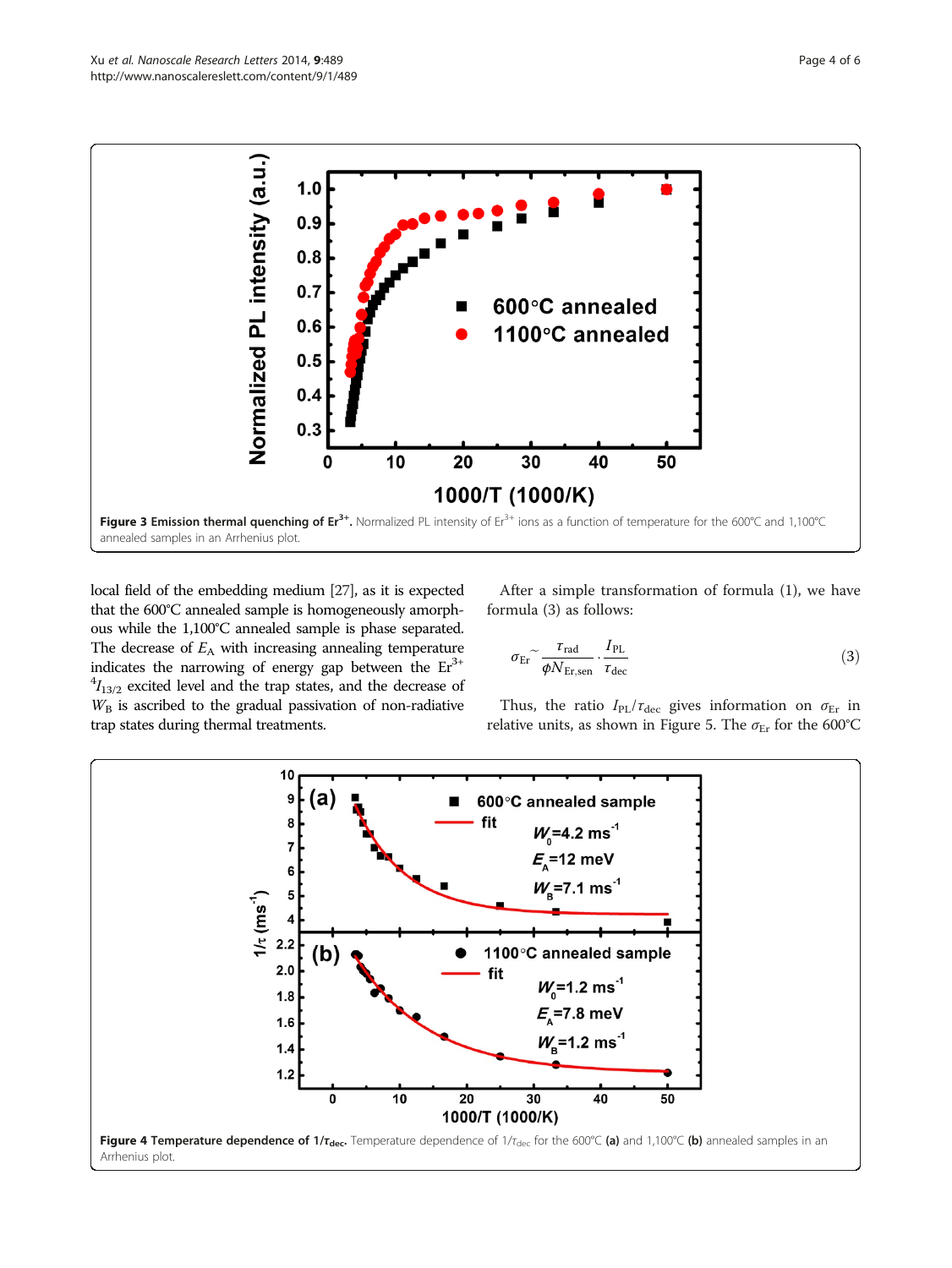<span id="page-4-0"></span>

and 1,100°C annealed samples is found to initially increase with temperature until 140 K before it starts to decrease at higher temperatures. This is similar to the case in Er-doped SRN [\[13\]](#page-5-0) and implies that the energy transfer process is phonon assisted in both samples, regardless of the sensitization mechanism. For the 1,100°C annealed sample in which the sensitization of  $Er^{3+}$  ions is via Si-NCs, by emitting or absorbing phonons, the momentum conservation rule of electron–hole recombination in Si-NCs is satisfied and the energy mismatch between the recombination energy of excitons and the  $Er<sup>3+</sup>$  4f-shell energy is bridged [\[28,29](#page-5-0)]. For the 600°C annealed sample in which the sensitization of  $Er^{3+}$  ions is via localized states, the localization of an exciton in a small space partially breaks the momentum conservation rule and makes the direct recombination of the exciton possible. However, the energy mismatch may be large, and the increasing number of phonons with temperature is beneficial to bridge it, leading to the increase in energy transfer rate. The temperature dependence of  $\sigma_{\text{Er}}$  is thus dominated by the competition between the increasing energy transfer rate and the decreasing excited state density of sensitizers with temperature [\[13](#page-5-0)]. Generally, the non-radiative channels are gradually activated with increase in temperature, and their coupling with sensitizers is strengthened, leading to the decrease in excited state density of sensitizers as well as  $\sigma_{\text{Er}}$ . It seems that the increase in energy transfer rate is dominant in the low temperature range, while the decrease in the excited state density of sensitizers prevails in the high temperature range.

## Conclusions

In conclusion, we have studied the temperature dependence of sensitized  $Er^{3+}$  emission via localized states and Si-NCs in silicon-rich oxynitride films. Lifetime measurements have proved the existence of non-radiative trap states in both samples, whose density and energy gap between  $Er^{3+4}I_{13/2}$  excited levels are reduced by high-temperature annealing. Energy transfer from localized states and Si-NCs to  $Er^{3+}$  ions is found to be phonon assisted. The thermal dynamics of  $\sigma_{Er}$  is thus determined by the increasing energy transfer rate and the decreasing excited state density of sensitizers with temperature. Indeed, the thermal quenching of sensitized  $Er<sup>3+</sup>$  luminescence is small in both samples, indicating that stable room temperature operation of devices based on Er:SRON is possible.

#### Abbreviations

Er:SRON: erbium-doped silicon-rich oxynitride;  $I_{PI}$ : Er-related photoluminescence intensity; PL: photoluminescence; PLE: photoluminescence excitation; RE: rare earth; Si-NCs: silicon nanoclusters; SRN: silicon-rich nitride; SRO: silicon-rich oxide; SRON: silicon-rich oxynitride.

#### Competing interests

The authors declare that they have no competing interests.

#### Authors' contributions

LX carried out the experiments, analyzed the data, and drafted the manuscript; SL and LJ contributed to the analysis of the results in this paper; DL and DY conceived the study, participated in the result discussion, and revised the manuscript. All authors read and approved the final manuscript.

#### Acknowledgements

This work was supported by the 973 Program (no. 2013CB632102) and the Innovation Team Project of Zhejiang Province (no. 2009R5005).